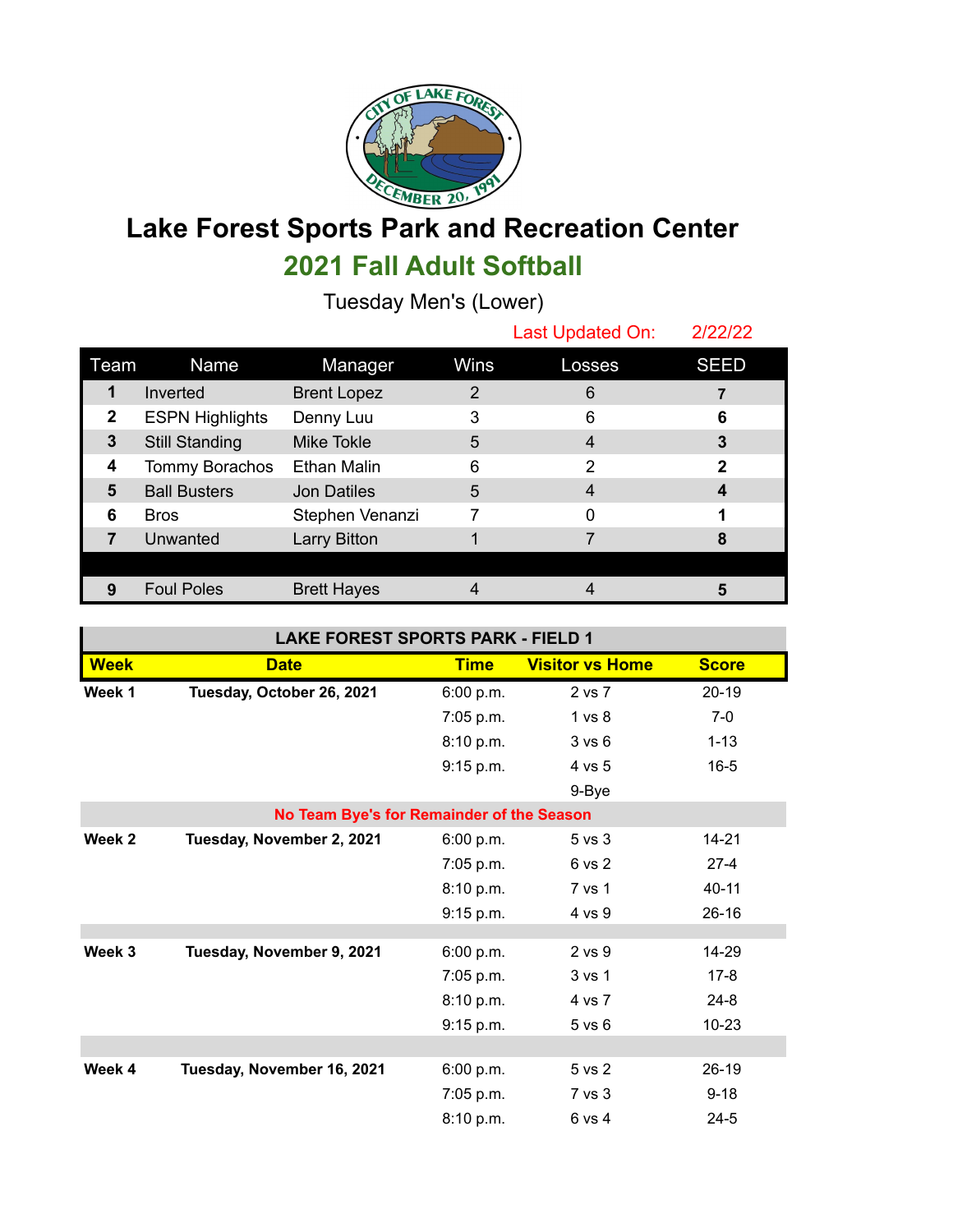|                                                                                    |                                                                | 9:15 p.m. | 9 vs 1                  | $25-3$    |  |  |  |  |
|------------------------------------------------------------------------------------|----------------------------------------------------------------|-----------|-------------------------|-----------|--|--|--|--|
| No Games November 23 - Thanksgiving Week                                           |                                                                |           |                         |           |  |  |  |  |
| Week 5                                                                             | Tuesday, November 30, 2021                                     | 6:00 p.m. | 3 vs 1                  | 19-20     |  |  |  |  |
|                                                                                    |                                                                | 7:05 p.m. | 4 vs 9                  | $28 - 15$ |  |  |  |  |
|                                                                                    |                                                                | 8:10 p.m. | 5 vs 2                  | $26 - 16$ |  |  |  |  |
|                                                                                    |                                                                | 9:15 p.m. | 6 vs 7                  | $26 - 10$ |  |  |  |  |
|                                                                                    |                                                                |           |                         |           |  |  |  |  |
| Week 6                                                                             | Tuesday, December 7, 2021                                      | 6:00 p.m. | 1 vs 2                  | $10 - 30$ |  |  |  |  |
|                                                                                    |                                                                | 7:05 p.m. | 7 vs 5                  | $11 - 17$ |  |  |  |  |
|                                                                                    |                                                                | 8:10 p.m. | 9 vs 3                  | 22-23     |  |  |  |  |
|                                                                                    |                                                                | 9:15 p.m. | 6 vs 4                  | $17-9$    |  |  |  |  |
| GAMES CANCELLED DUE TO WEATHER ON 12/14/21 - MAKE UP GAMES RESCHEDULED FOR 1/18/22 |                                                                |           |                         |           |  |  |  |  |
| No Games December 21 & 28 - Holiday Winter Break                                   |                                                                |           |                         |           |  |  |  |  |
| Games Scheduled for 1/4/2022 will be postponed until 1/25/2022                     |                                                                |           |                         |           |  |  |  |  |
| Week 7                                                                             | Tuesday, January 11, 2022                                      | 6:00 p.m. | 2 vs 5                  | $13 - 18$ |  |  |  |  |
|                                                                                    |                                                                | 7:05 p.m. | 9 vs 7                  | $18 - 12$ |  |  |  |  |
|                                                                                    |                                                                | 8:10 p.m. | 1 v s 6                 | CANCELLED |  |  |  |  |
|                                                                                    |                                                                | 9:15 p.m. | 3 vs 4                  | $12 - 19$ |  |  |  |  |
|                                                                                    | Games Scheduled for 1/18/2022 will be postponed until 2/1/2022 |           |                         |           |  |  |  |  |
| Week 8                                                                             | Tuesday, January 25, 2022                                      | 6:00 p.m. | 2 vs 3                  | $28-12$   |  |  |  |  |
|                                                                                    |                                                                | 7:05 p.m. | 9 vs 5                  | $23 - 12$ |  |  |  |  |
|                                                                                    |                                                                | 8:10 p.m. | 1 vs 4                  | $10 - 33$ |  |  |  |  |
|                                                                                    |                                                                | 9:15 p.m. | 7 vs 6                  | CANCELLED |  |  |  |  |
|                                                                                    |                                                                | 6:30 p.m. | <b>Inverted vs Bros</b> | $9 - 14$  |  |  |  |  |
| <b>Make Up Games from 1/18/22</b>                                                  |                                                                |           |                         |           |  |  |  |  |
| Week 9                                                                             | Tuesday, February 1, 2022                                      | 6:00 p.m. | 4 vs 2                  | $21 - 7$  |  |  |  |  |
|                                                                                    |                                                                | 7:05 p.m. | 5 vs 1                  | $20 - 12$ |  |  |  |  |
|                                                                                    |                                                                | 8:10 p.m. | 6 vs 9                  | $15 - 14$ |  |  |  |  |
|                                                                                    |                                                                | 9:15 p.m. | 7 vs 3                  | $9 - 17$  |  |  |  |  |
| <b>PLAYOFFS - DOUBLE ELIMINATION</b>                                               |                                                                |           |                         |           |  |  |  |  |

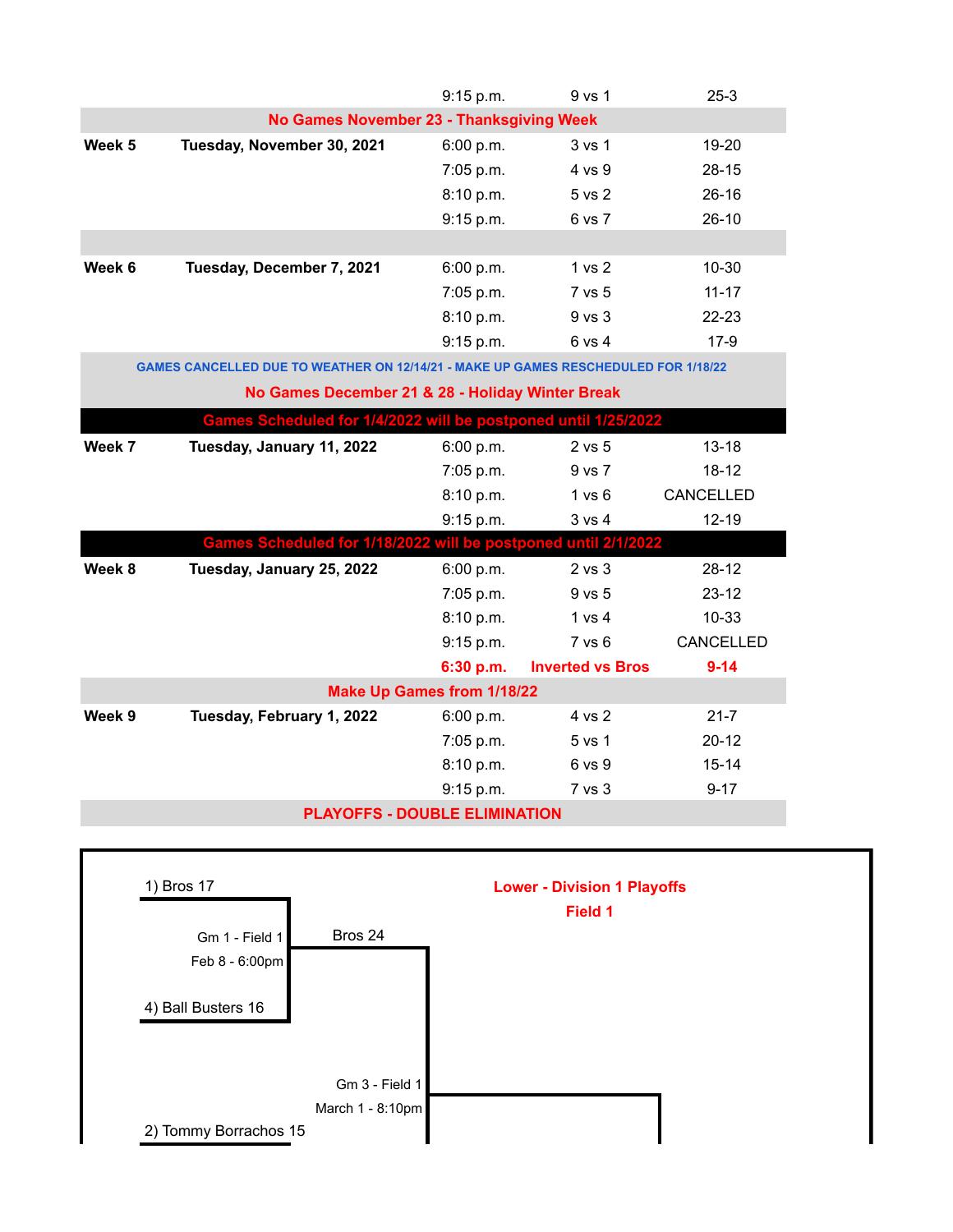